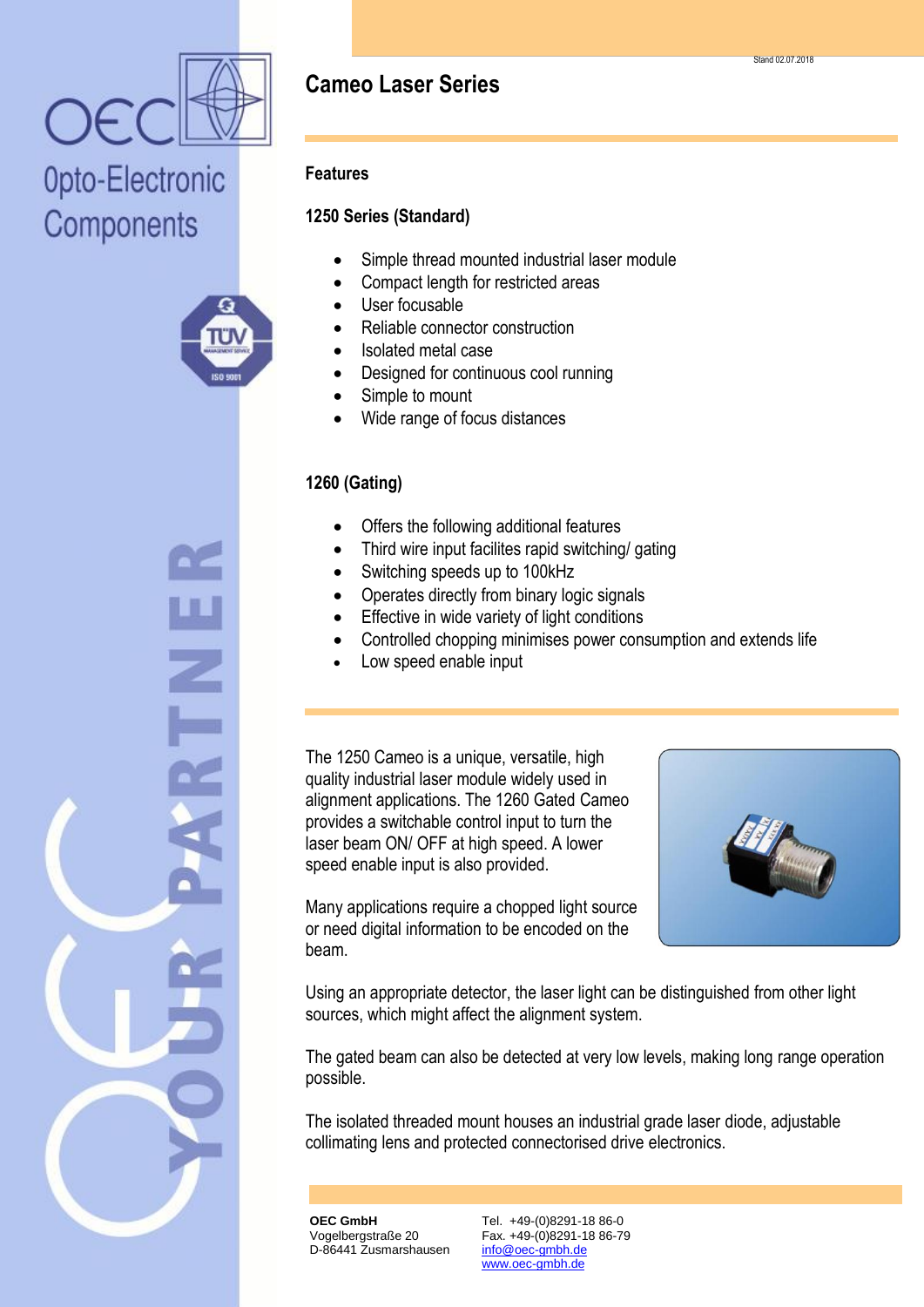



Z

### **Lens Options**

The Cameo series has four lens options:

| C2 Lens | 2 mm aperture lens         |
|---------|----------------------------|
| HG Lens | High quality aspheric lens |
| S Lens  | Standard collimating lens  |
| L8 Lens | 8° short line lens         |

|                                   | <b>C2 Lens</b>  | <b>S</b> Lens  |
|-----------------------------------|-----------------|----------------|
| <b>Beam Size at Aperture</b>      | mm!             | $3$ by 1 mm    |
| <b>Beam Size at Nearest Focus</b> | $50 \text{ mm}$ | 20 by 60 mm    |
| <b>Beam Divergence</b>            | $0.2$ mrad      | $0.5$ by $0.2$ |

### **Technical Information**

Mechanical Specifications

| Dimensions (L x W x H) |                     | 24 x 14 x 14                                              |
|------------------------|---------------------|-----------------------------------------------------------|
| <b>Housing</b>         |                     | Brass M12 thread front and black plastic back             |
| <b>Isolated Body</b>   |                     | Yes                                                       |
| <b>Input Leads</b>     | <b>1250 Version</b> | 2, Red $(+ve)$ , Black $(0V)$                             |
|                        | 1260 Version        | 4, Red (+ve), Black (0V), Yellow (Control), Blue (Enable) |
| Lead length            |                     | $300 \text{ mm}$                                          |

#### Optical Specifications

| <b>Diode Power</b>        | 1 mW to 3 mW             |
|---------------------------|--------------------------|
| Wavelength                | 635 nm to 780 nm         |
| <b>Power Stability</b>    | $0.15 \%$ / °C           |
| <b>Wavelength vs Temp</b> | $0.25$ nm / $^{\circ}$ C |
| <b>Bore Sighting</b>      | < 3mrad                  |
| <b>Focus Range</b>        | 30 mm to infinity        |
| Astigmatism               | $30 \mu m$               |
| <b>Beam Alignment</b>     | 5 mrad                   |
| <b>Pointing Stability</b> | $10 \mu rad$             |

#### Environmental Specifications

| <b>Operating case temperature</b> | -10°C to +40°C |
|-----------------------------------|----------------|
| Storage temperature               | -25°C to +85°C |
| <b>Operating Humidity (% RH)</b>  | 90             |
| MTTF at 25°C                      | 25,000 hours   |

**OEC GmbH** Vogelbergstraße 20 D-86441 Zusmarshausen

Tel. +49-(0)8291-18 86-0 Fax. +49-(0)8291-18 86-79 info@oec-gmbh.de www.oec-gmbh.de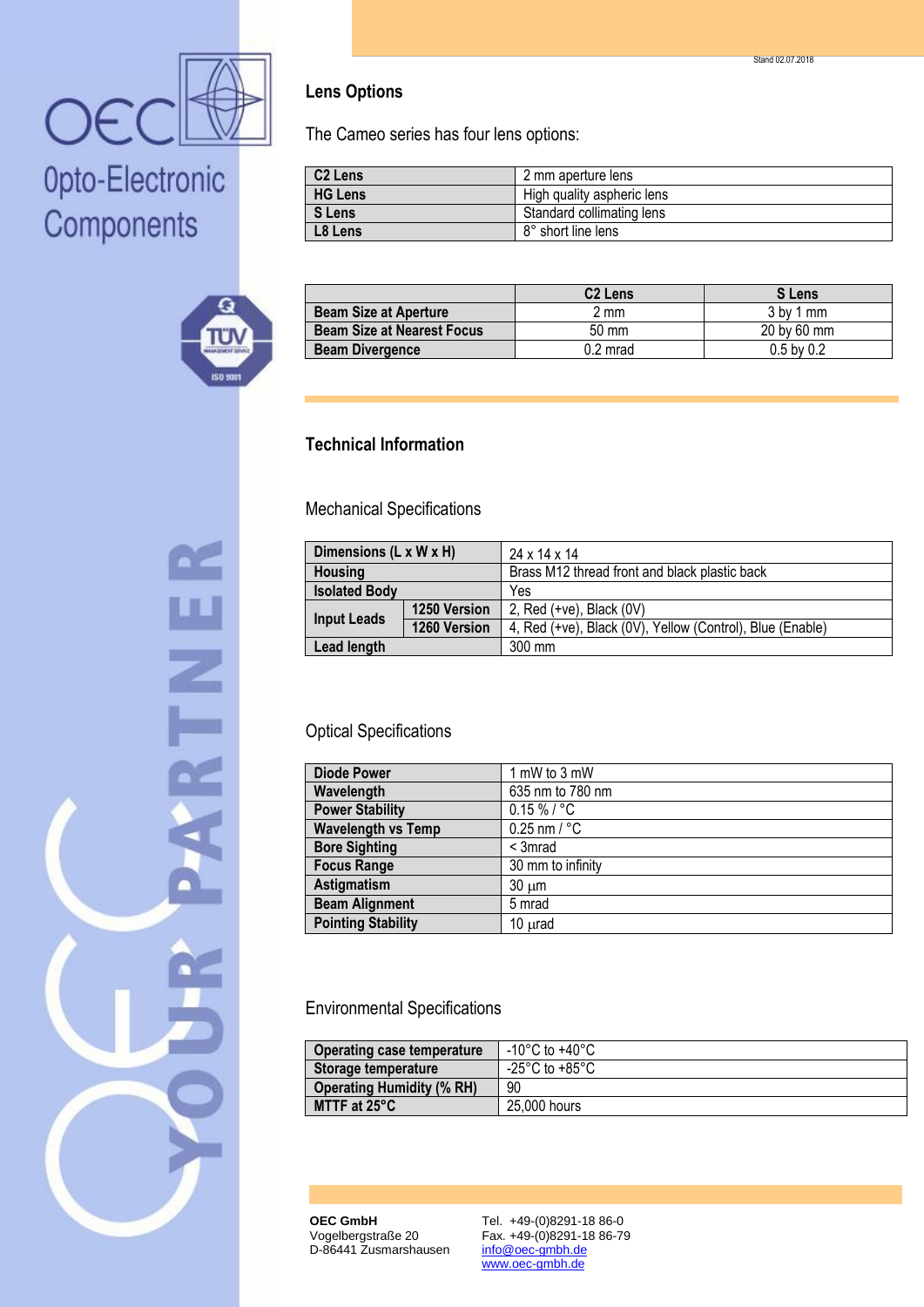



Dynamic Output

| Control input rise/ fall time | 5 us |
|-------------------------------|------|
| Enable input delay time       | 2 ms |

Electrical Specifications

| Input voltage (+ve) Red              |              | 3.0 Vdc to 6 Vdc           |
|--------------------------------------|--------------|----------------------------|
| Input voltage (-ve) Black            |              | 0 V                        |
| Control Lead Yellow (1260 only)      |              | off $< 50$ mV on $> 2.0$ V |
| Enable Lead Blue (1260 only)         |              | off <0.4 V on > 2.0 V      |
| <b>Connector type</b>                | 1250 Version | JST 2 pin                  |
|                                      | 1260 Version | JST 4 pin                  |
| <b>Reverse - Polarity protection</b> |              | Yes                        |
| <b>Operating Current</b>             |              | 35 to 45 mA                |

*Specifications are typical at 25°C unless otherwise stated*

#### Standard Wavelengths and Power Options

| 635 nm | $1.3 \text{ mW}$                |
|--------|---------------------------------|
| 650 nm | $1,3$ mW                        |
| 670 nm | $1.3 \text{ mW}$                |
| 780 nm | $1.3 \text{ mW}$                |
| Custom | Please call for further details |

*Please note wavelength tolerance can vary typicaly by + 10nm.*

#### **Mounting**

The M12 x 1 threaded body provides a stable and convenient mounting method which also provides effective cooling of the laser diode to maximise the operating life. The metal body should be in good thermal contact with the mount, which should not be allowed to exceed the maximum case temperature.

### **Gated Cameo Application Guide**

#### Introduction

A common requirement for applications which use photodetectors, cameras and other non-visual sensing is the ability to rapidly switch the laser output ON and OFF. Simply applying and removing the supply voltage is rarely satisfactory and in certain cases can result in the destruction of the module. This is because laser diodes are very sensitive to spikes and surges, which are often the result of uncontrolled supply switching. To overcome this limitation, the 1260 gated Cameo has two additional inputs that are provided to control the output of the laser module in a reliable and predictable way.

**OEC GmbH** Vogelbergstraße 20 D-86441 Zusmarshausen Tel. +49-(0)8291-18 86-0 Fax. +49-(0)8291-18 86-79 info@oec-gmbh.de www.oec-gmbh.de

Stand 02.07.2018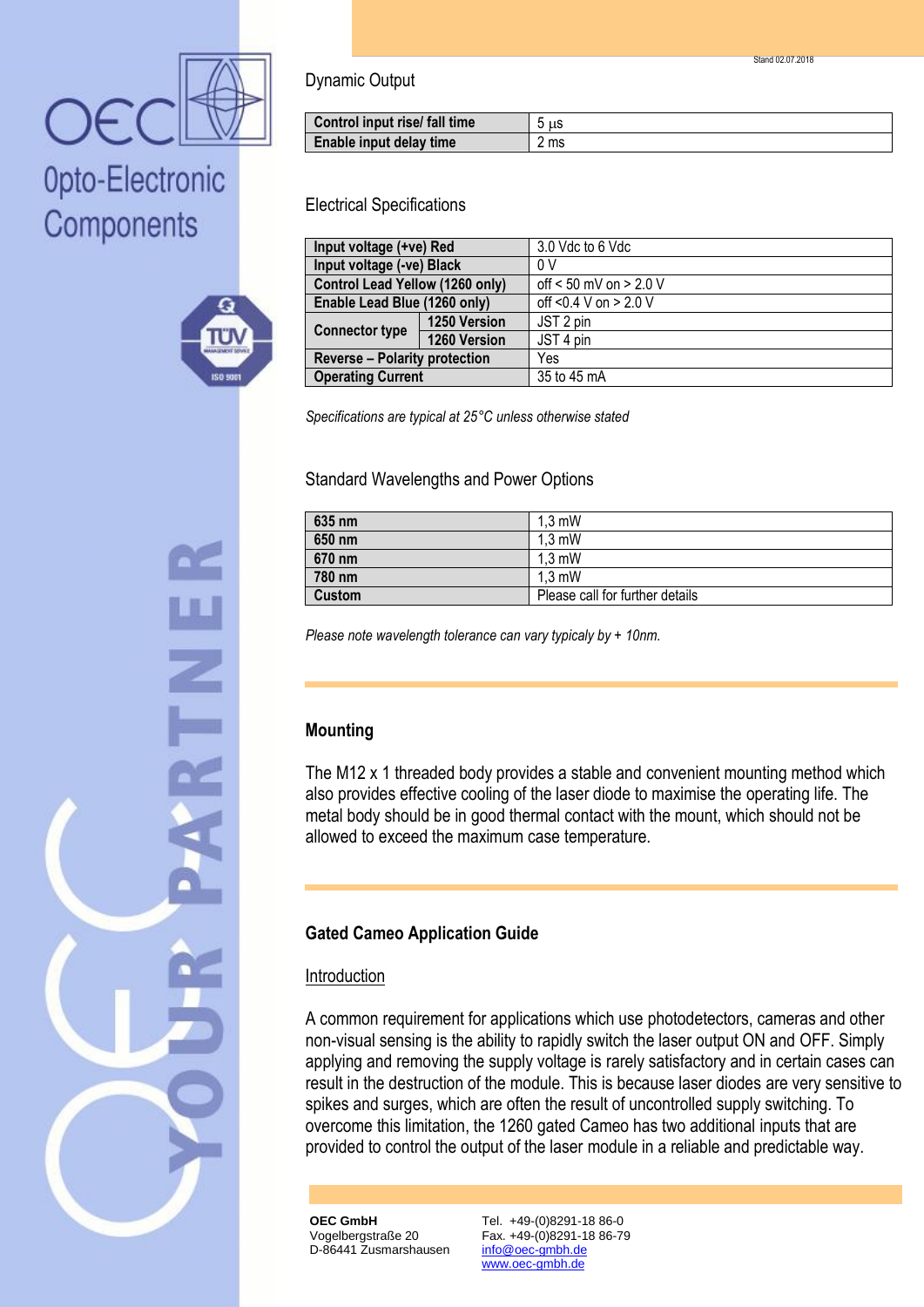



## Input Description

Some applications require a simple, slow speed ON/OFF switching. The 1260 series eliminates the requirement to provide an external switching device by providing a logic compatible enable input, capable of operating from low power logic and microprocessors. In this OFF condition, the module draws virtually no current and no light is emitted.

In applications which require higher speed switching, a second input is provided which directly controls the laser output. This input may be used in either of two ways, digital and analog control.

#### Digital Control

A logic LOW level turns the output completely OFF. However, applying a HIGH turns the laser ON after a control input delay. The output rise time after this delay is then much faster. This sets the maximum rate at which the module can switch fully ON and OFF.

#### Analog Control

This is the fastest way to control the laser output. With analog control, the output power can be changed from the maximum rated power to a low level, typically 1-2% of the maximum. By preventing the laser output turning OFF completely, there are no delays and the frequency response is maximised.

#### Modulation & Synchronization

Using the yellow control lead the gate cameo laser may be modulated or synchronised by using an external signal. Required voltage range is 0 to +1 Vdc (to set the maximum intensity), frequency range is DC to 100 KHz.

### **Quality & Warranty**

The Cameo is supplied with a 12 month parts and labour warranty. Our manufacturing operations are certified to ISO9001.



**OEC GmbH** Vogelbergstraße 20 D-86441 Zusmarshausen Tel. +49-(0)8291-18 86-0 Fax. +49-(0)8291-18 86-79 info@oec-gmbh.de www.oec-gmbh.de